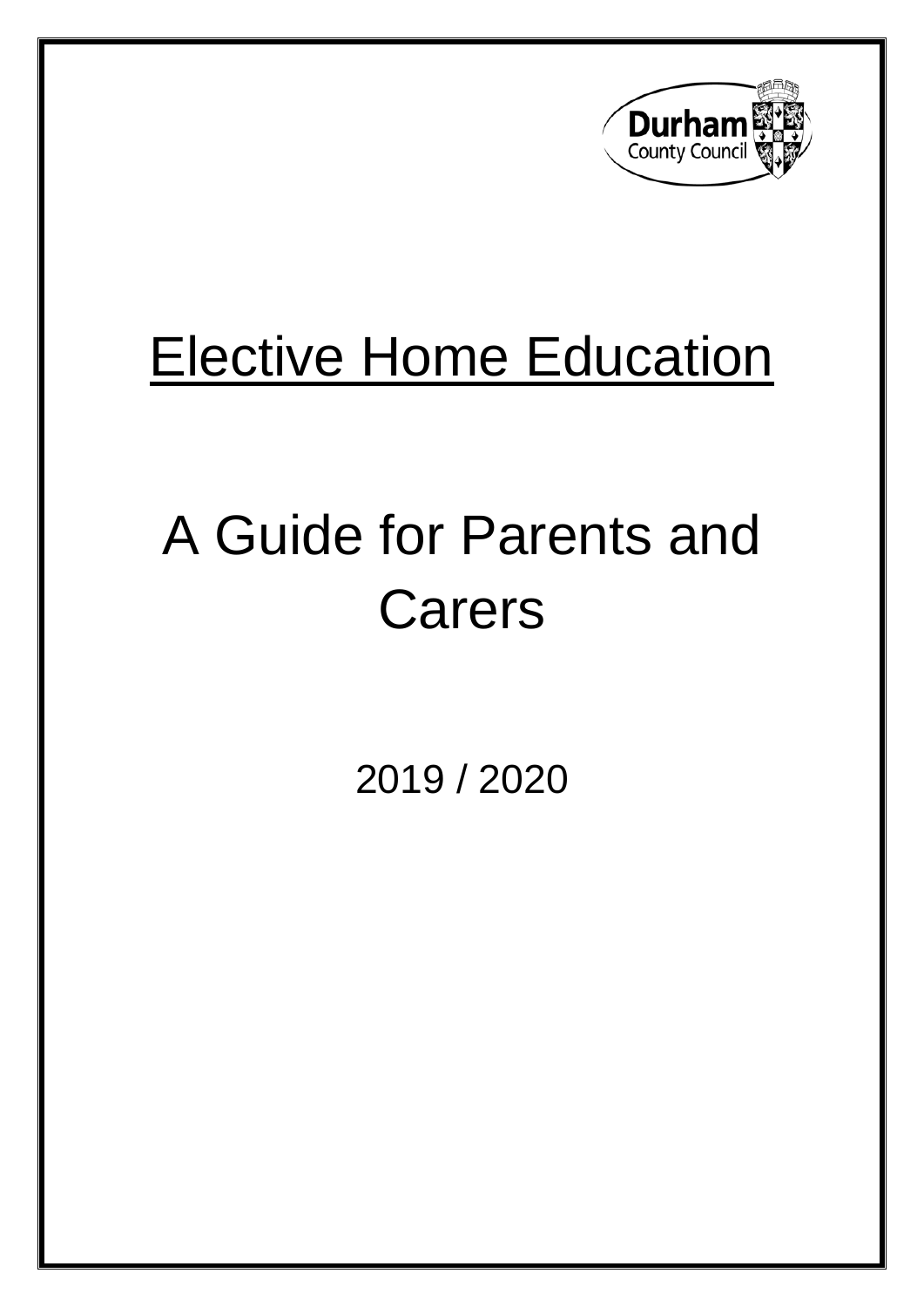# **Contents**

| <b>Introduction</b>                    | Page 3     |
|----------------------------------------|------------|
| The decision to home educate           | Page 4     |
| Parental rights and responsibilities   | Pages 5-6  |
| The Local Authority's responsibilities | Page 8-9   |
| Information, advice and support        | Page 10-11 |
| <b>Durham Learning Resources</b>       | Page 12    |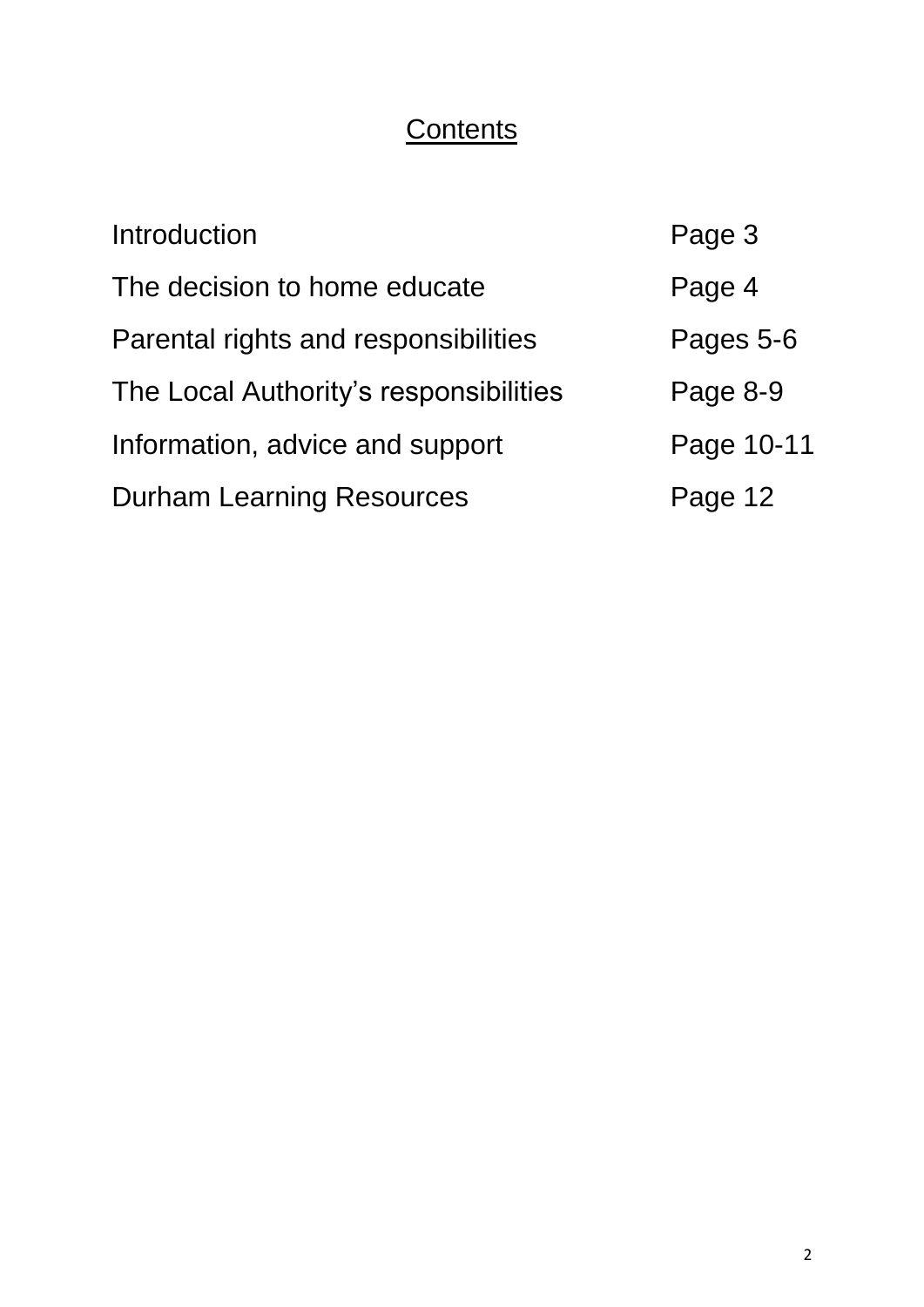# **Introduction**

The Government want all young people to receive a world-class education which allows them to realise their full potential, regardless of background, in a safe environment.

Electing to education your child at home is a big decision. The Local Authority want to provide you with the right information to help you to ensure that it is a positive experience that meets the needs of your child.

This guidance sets out the rights and responsibilities of parents and the Local Authority in the Elective Home Education process to enable us to work together in the best interests of your child.

The guidance also provides sign posts as to where you can find help and support should you require this.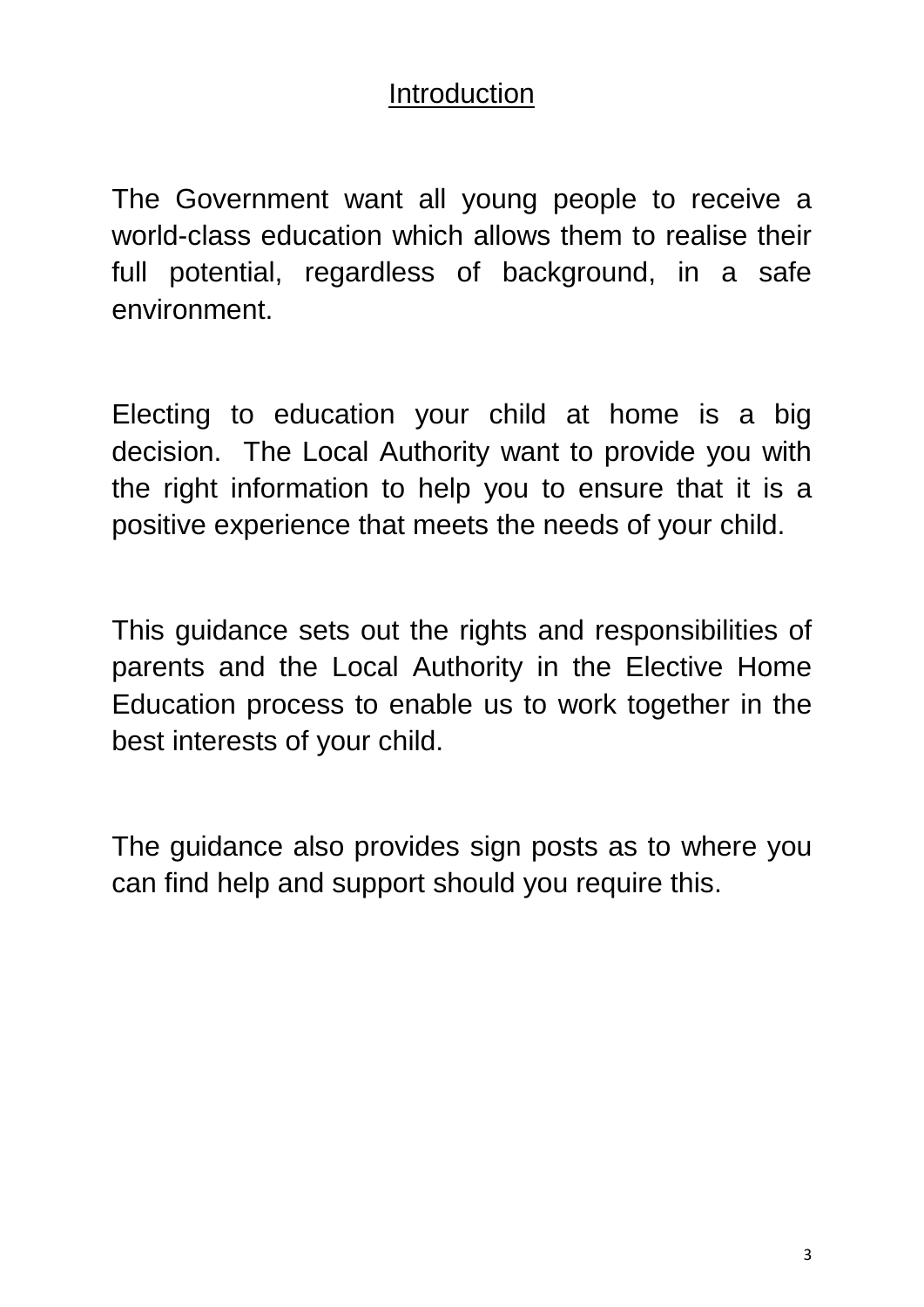## **The decision to home educate**

Making a decision to educate your child at home is a big decision and it can have far reaching implications for your wider family life. Parents are therefore encouraged to think through all of the possible consequences of the decision and explore all options.

The Local Authority has partners in a number of different agencies who can provide specialist information, advice and support if you are thinking about home educating to ensure that it is the right decision for you, your child and your family as a whole.

---------------------------------------------------

If you do make a decision to home educate your child, you don't need to register or get approval from the Local Authority to do so unless your child is on the roll of a special school.

If your child is on a school roll and is compulsory school age you will need to put your decision in writing to the head teacher of the school. It is also helpful to tell the Local Authority so that we can provide you with specialist information, advice and support at the earliest opportunity.

If you have been home educating and feel that it is no longer working for you and your child, you can contact the Local Authority to discuss the best way forward. We know that it can be difficult for young people to adjust to a return to mainstream school, especially if they have been used to education at home for a long period. The Local Authority can provide help and support for planning the transition into / back into school or to another type of education provision.

---------------------------------------------------

The Local Authority welcome the views of parents, children and young people about a number of aspects of home education. If you would be willing to share your views / are willing to be part of the elective home education parent reference group please contact us using the link below.

Should you have any queries or questions please use the email address below and a member of staff best placed to respond to your query will be asked to contact you:

[ElectiveHomeEducation@durham.gov.uk](mailto:ElectiveHomeEducation@durham.gov.uk)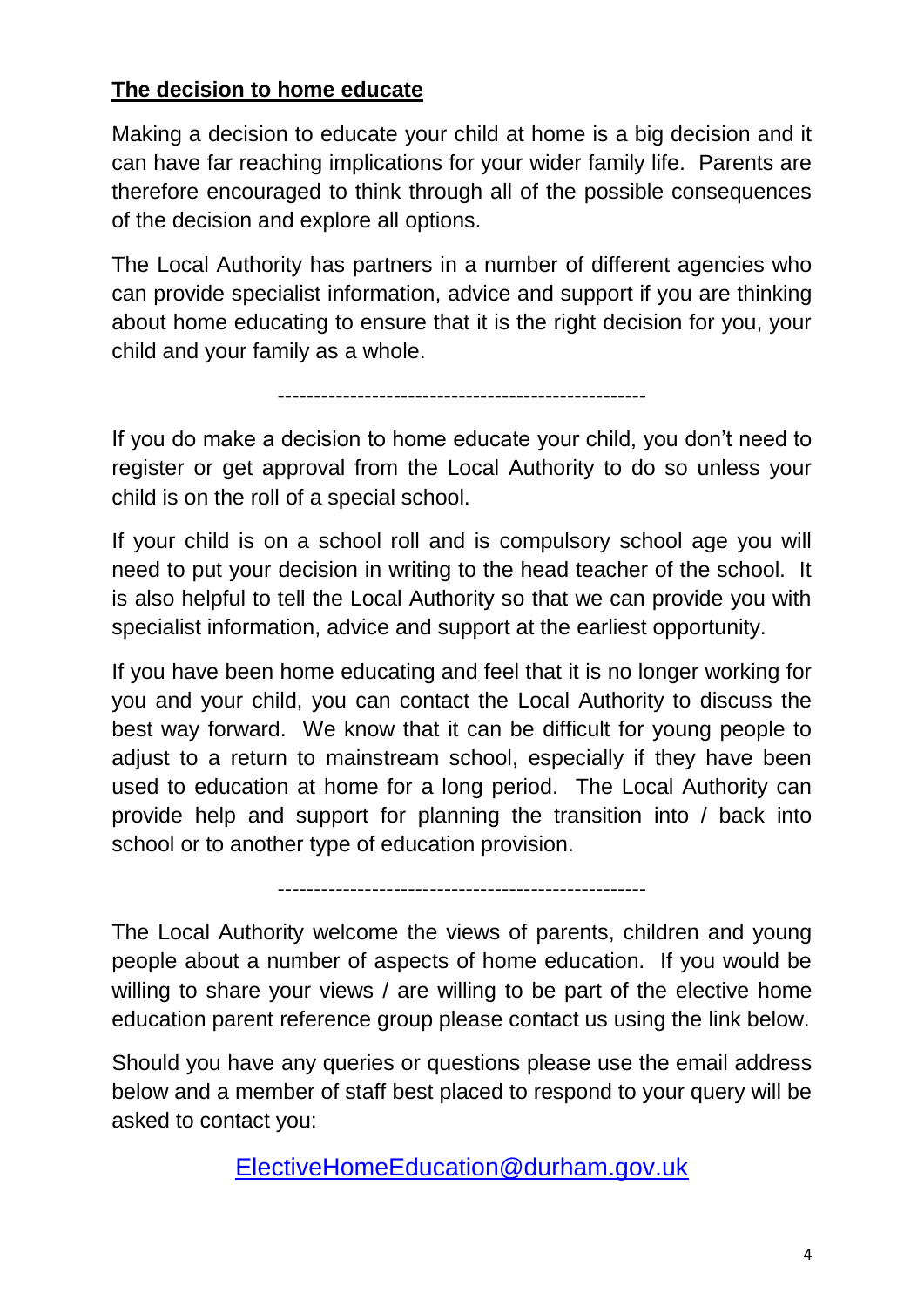#### **Parental rights and responsibilities**

Parents of compulsory<sup>1</sup> school age children are required to ensure they receive:

- **efficient full time** education;
- **suitable** to the child's age, ability and aptitude and to any special educational needs they may have.

Parents can choose to meet the legal requirements<sup>2</sup> above by sending their child to school, or by educating them otherwise than at school (at home for example).

It is up to parents to provide a suitable education for their child but it does not have to be the same kind of 'lessons' that schools provide. Parents may wish to consider things like educational visits, projects, internet research, and activities with other children, as well as more formal learning.

Case law has described an **efficient** education to be one that achieves that which it sets out to achieve and a **suitable** education to be one that primarily equips a child for life within the community of which he/she is a member, rather than the way of life in the country as a whole, as long as it does not prevent the child from adopting some other way of life subsequently if he/she wishes to do so.

Whilst there no definition of **full time** education**,** children in school usually receive between 21 and 25 hours of teaching and learning each week for 38 weeks of the year. The Local Authority recognise home education is delivered in different conditions and there is no direct comparison with school based timetables or educational arrangements. Many parents find that having a timetable loosely based around the school year is beneficial, particularly for children who are planning on sitting external examinations.

| Important things to think about |                                                                                                                                                                                                                                                                                                                                                                                                                                                                      |  |
|---------------------------------|----------------------------------------------------------------------------------------------------------------------------------------------------------------------------------------------------------------------------------------------------------------------------------------------------------------------------------------------------------------------------------------------------------------------------------------------------------------------|--|
| Cost                            | Parents who are home educating take on the whole responsibility<br>and therefore any financial cost for their child's education. The<br>Authority will not be able to provide tutors or other tuition. Also see<br>cost of examinations below.                                                                                                                                                                                                                       |  |
|                                 | Parents sometimes make arrangement for a child to receive part of<br>their total education provision at a school. These arrangements<br>are known as 'flexi-schooling.' Schools do not have to agree to<br>such arrangements, but some are happy to do so. If a school<br>agrees to flexi-schooling, parents must still ensure full-time suitable<br>education, although the child receiving part of their education at<br>school would be taken into consideration. |  |
|                                 | Parents who choose to educate a child in these ways rather than<br>sending the child to school full-time take on financial responsibility<br>for the cost of doing so, including the cost of any external                                                                                                                                                                                                                                                            |  |

<sup>&</sup>lt;sup>1</sup> Children turn compulsory school age from the term after their fifth birthday

**.** 

<sup>2</sup> Section 7 of the Education Act 1996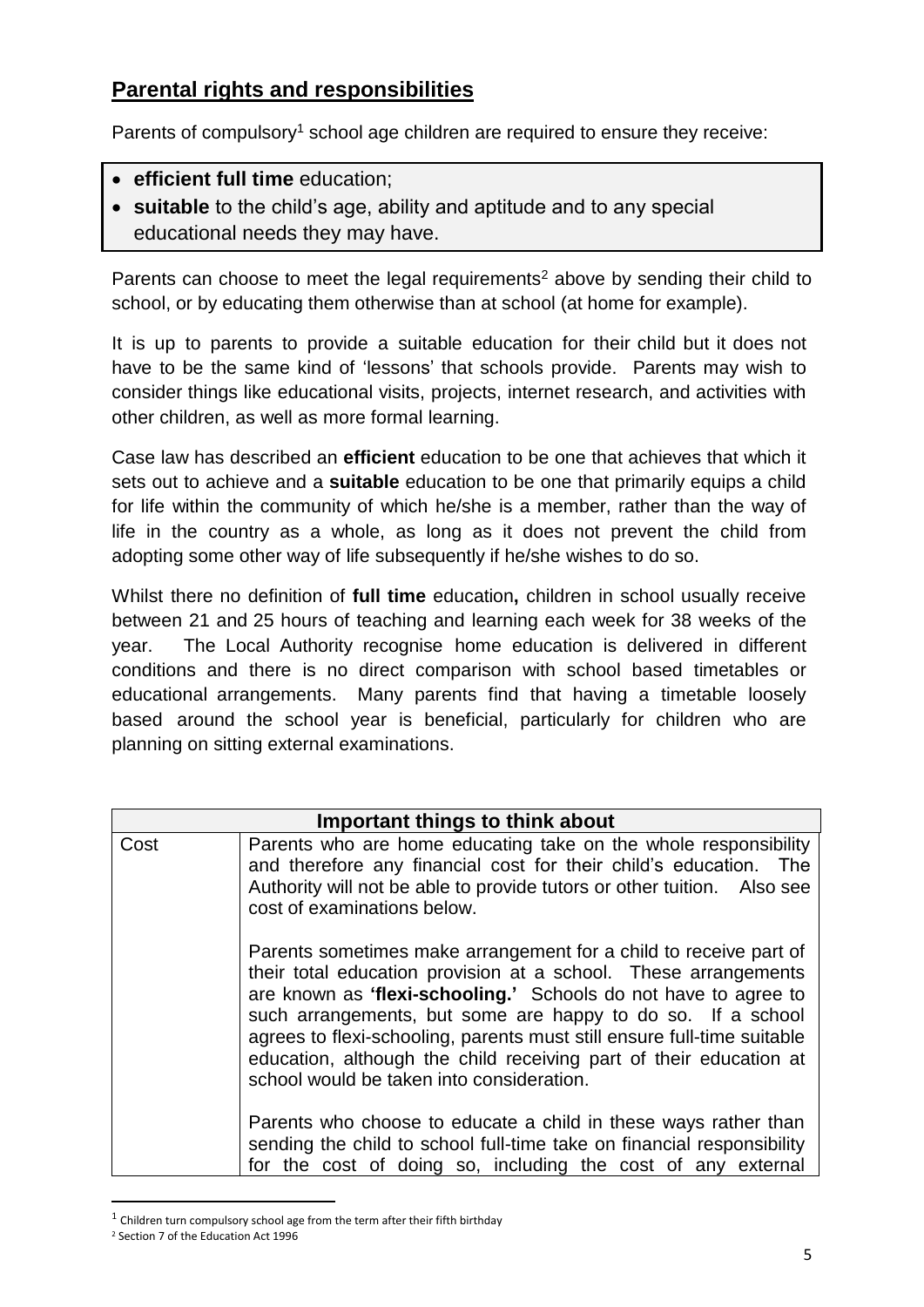|                                   | assistance used such as tutors, parent groups or part-time<br>alternative provision. If the child attends state-funded school or FE<br>college for part of the week, that will have no cost to the parents.<br>Examination costs are also the responsibility of parents if a child<br>does not attend school full-time                                                                                                                                                                                                      |  |  |
|-----------------------------------|-----------------------------------------------------------------------------------------------------------------------------------------------------------------------------------------------------------------------------------------------------------------------------------------------------------------------------------------------------------------------------------------------------------------------------------------------------------------------------------------------------------------------------|--|--|
| Examinations                      | Parents will need to find a registered centre for exams; these<br>include local schools and colleges. Parents will need to factor in the<br>cost of the awarding body (examination boards) fees and the cost<br>of examination centre invigilation.                                                                                                                                                                                                                                                                         |  |  |
|                                   | Not all awarding bodies offer qualifications suitable for private<br>candidates owing to the supervised elements of many examination<br>specifications. Coursework and controlled assessment (an<br>essential feature of many traditional GCSE and A level<br>examinations) must be supervised by an accredited person; this<br>can be a potential barrier, particularly for young people embarking<br>on home schooling late in the academic year or mid-course.                                                           |  |  |
|                                   | It is therefore advisable for parents to contact individual awarding<br>bodies to discuss the arrangements for private candidates at the<br>earliest opportunity.                                                                                                                                                                                                                                                                                                                                                           |  |  |
|                                   | Only state schools are required to carry out SATS tests. The Local<br>Authority will not test children who are home educated. One of<br>the most difficult aspects is to ensure a home educated child is<br>learning. To do this it may be advisable to have a systematic way,<br>through tests or other means, of knowing that they are actually<br>making progress at a pace appropriate to their ability. National<br>assessments and associated mark schemes can be downloaded<br>following the assessment window from: |  |  |
|                                   | https://www.gov.uk/government/collections/key-stage-<br><u>2-tests-past-papers</u>                                                                                                                                                                                                                                                                                                                                                                                                                                          |  |  |
| Safety                            | Some parents employ private tutors to deliver education.<br>It<br>advisable for parents check the credentials of private tutors to<br>ensure the safety of their children (i.e. DBS checked).                                                                                                                                                                                                                                                                                                                               |  |  |
|                                   | Online resources are often used for home education, however the<br>internet can also present some real risks to children. It's is<br>advisable to consider the internet safety advice in this link:<br>https://parentzone.org.uk/projects/digital-parenting-magazine                                                                                                                                                                                                                                                        |  |  |
|                                   | Work experience is not a statutory requirement for children.<br>Parents should be aware that the exemptions relating to child<br>employment legislation to enable young people to undertake work<br>experience only apply with respect to work experience arranged by<br>a governing body or local authority.                                                                                                                                                                                                               |  |  |
| Special<br>educational<br>needs / | If your child has special educational needs / a disability you will<br>need to think about how you will meet those needs whilst educating<br>at home. <sup>3</sup> Please see guidance contained in the links on page 10                                                                                                                                                                                                                                                                                                    |  |  |
| disability<br>(SEND)              | of this guide.                                                                                                                                                                                                                                                                                                                                                                                                                                                                                                              |  |  |
|                                   | If your child has an Education Health and Care Plan (EHCP) the                                                                                                                                                                                                                                                                                                                                                                                                                                                              |  |  |

 3 If your child is on the roll of a special school you will need to seek the Local Authority's permission to educate your child at home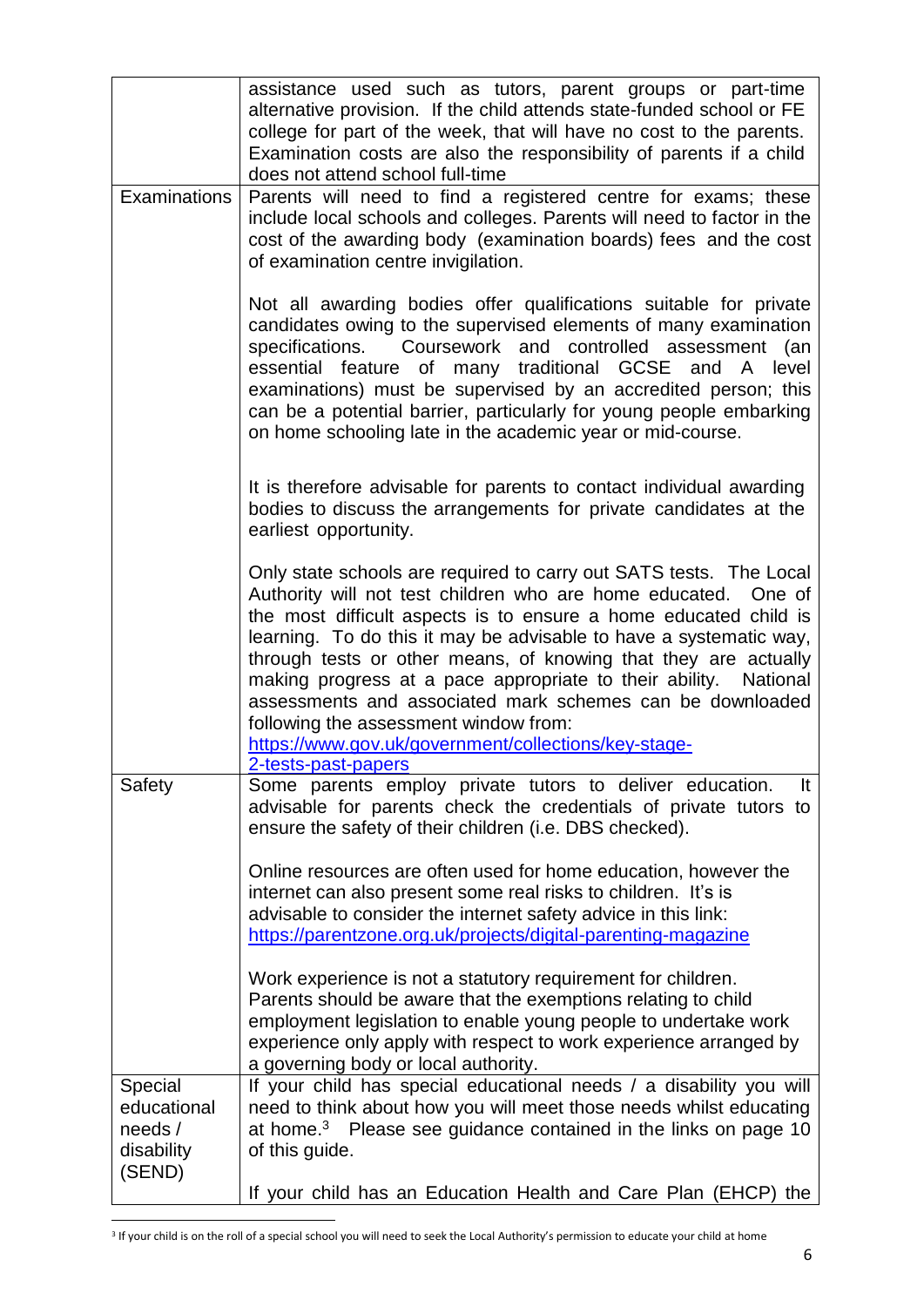|                                      | Local Authority will continue to review this annually. Where<br>applicable, in Durham, any review of a Statement of SEND or an<br>EHCP will be undertaken by an Educational Psychologist, with<br>parents and the child central to the process and decision making.                                      |
|--------------------------------------|----------------------------------------------------------------------------------------------------------------------------------------------------------------------------------------------------------------------------------------------------------------------------------------------------------|
| Views of your<br>child               | Is being educated at home what they want? If not, have you<br>explored other options? How will they see friends? How will you<br>provide opportunities for them to socialise?                                                                                                                            |
| Sex and<br>Relationship<br>Education | It is important that children and you people received advice around<br>safe and healthy relationships and, at an appropriate age about sex<br>and sexual health. The attached link provides some useful age<br>appropriate information:<br>http://www.fpa.org.uk/resources/leaflet-and-booklet-downloads |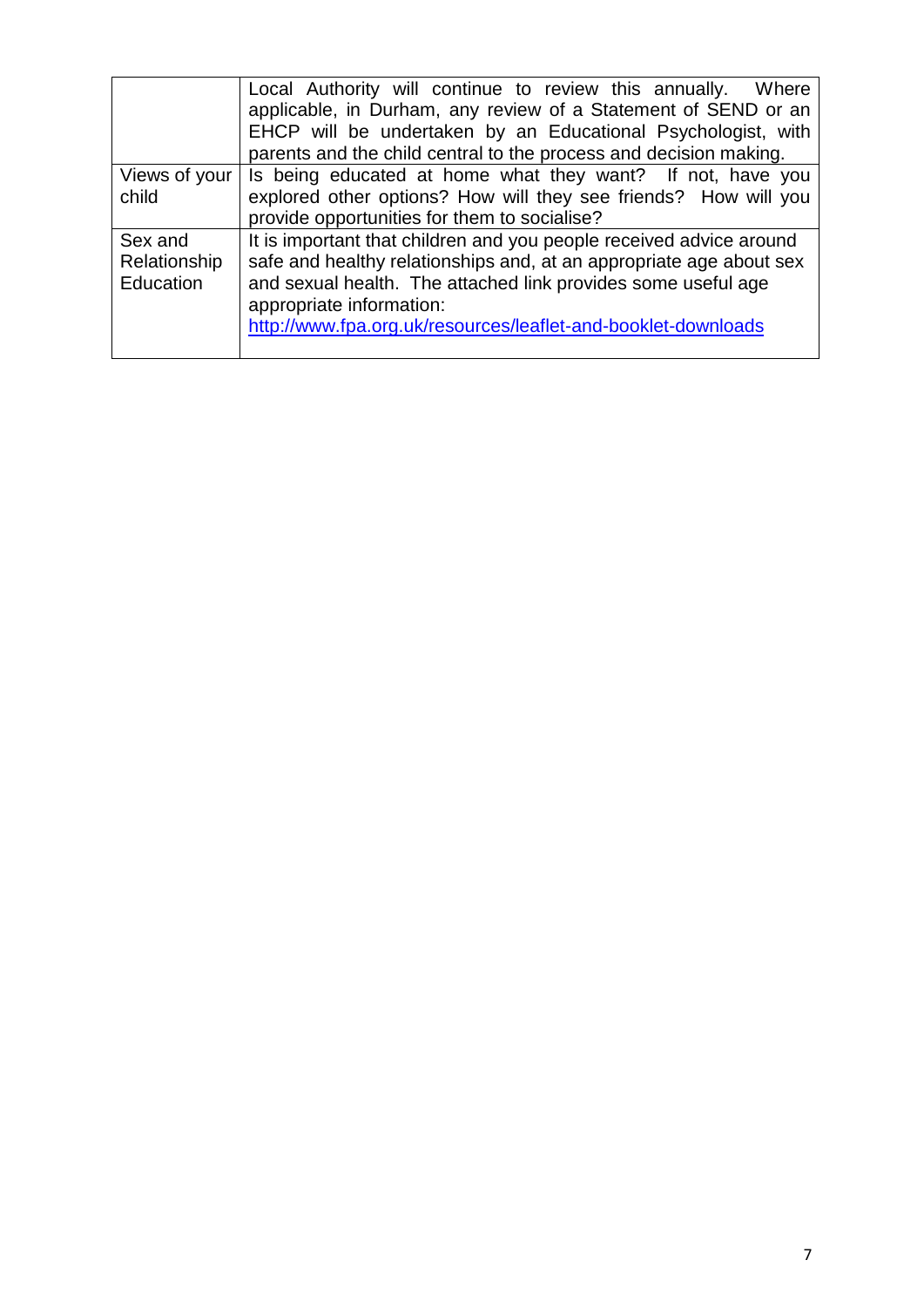## **3. The Local Authority's responsibilities**

The Local Authority has a duty in law to:

- know (as far as it can do so) who the children are in their area who are **not receiving a suitable education;** 4
- to **enquire** about what education is being provided;
- depending on the results of such enquiry**, intervene** if it appears that parents are **not providing a suitable education** for their child.<sup>5</sup>

It is difficult for the Local Authority to know which children are not receiving suitable education without asking parents to provide details about the education they are providing for their child. To make sure the Local Authority carry out these duties, the Durham education at home group request that parents provide:

- **a proposal**: outline of what education is to be provided and how;
- **examples of the child's learning**: work that the child has been undertaking or a report detailing the education that the child has received / is receiving.

To help and support parents and to develop a positive relationship between the Local Authority, parents and young people from the outset, a Local Authority officer will offer to meet with you and your child, discuss your **proposals** and provide you with helpful information. The meeting also aims to help to ensure that suitable education will be delivered from the outset.

Thereafter, you will be invited to share more information with the group about the education you are providing in order to demonstrate that the education being provided is suitable. This invitation to share more information with the group will be made at least annually.

**Examples of your child's learning** that you may wish to share with the group may include pictures, paintings, models, diaries of educational activity, projects, assessments, examples of work, books, educational visits etc. The examples will be returned to parents following consideration by the group. If examples are bulky or may be damaged in the post, parents may be asked to collect the material.

## **What if the Local Authority is not satisfied that I am providing suitable education for my child?**

Where it is **not clear** that parents are providing suitable education, the Local Authority will work with parents to try to address the situation informally by making informal contact and enquiries.

<sup>5</sup> Section 437(1) Education Act 1996

<sup>1</sup> <sup>4</sup> Section 436A of the Education Act 1996 inserted by the Education and Inspections Act 2006. This applies to children of compulsory school age who are not on a school roll and who are not receiving suitable education otherwise than being at school (at home, privately or in alternative provision).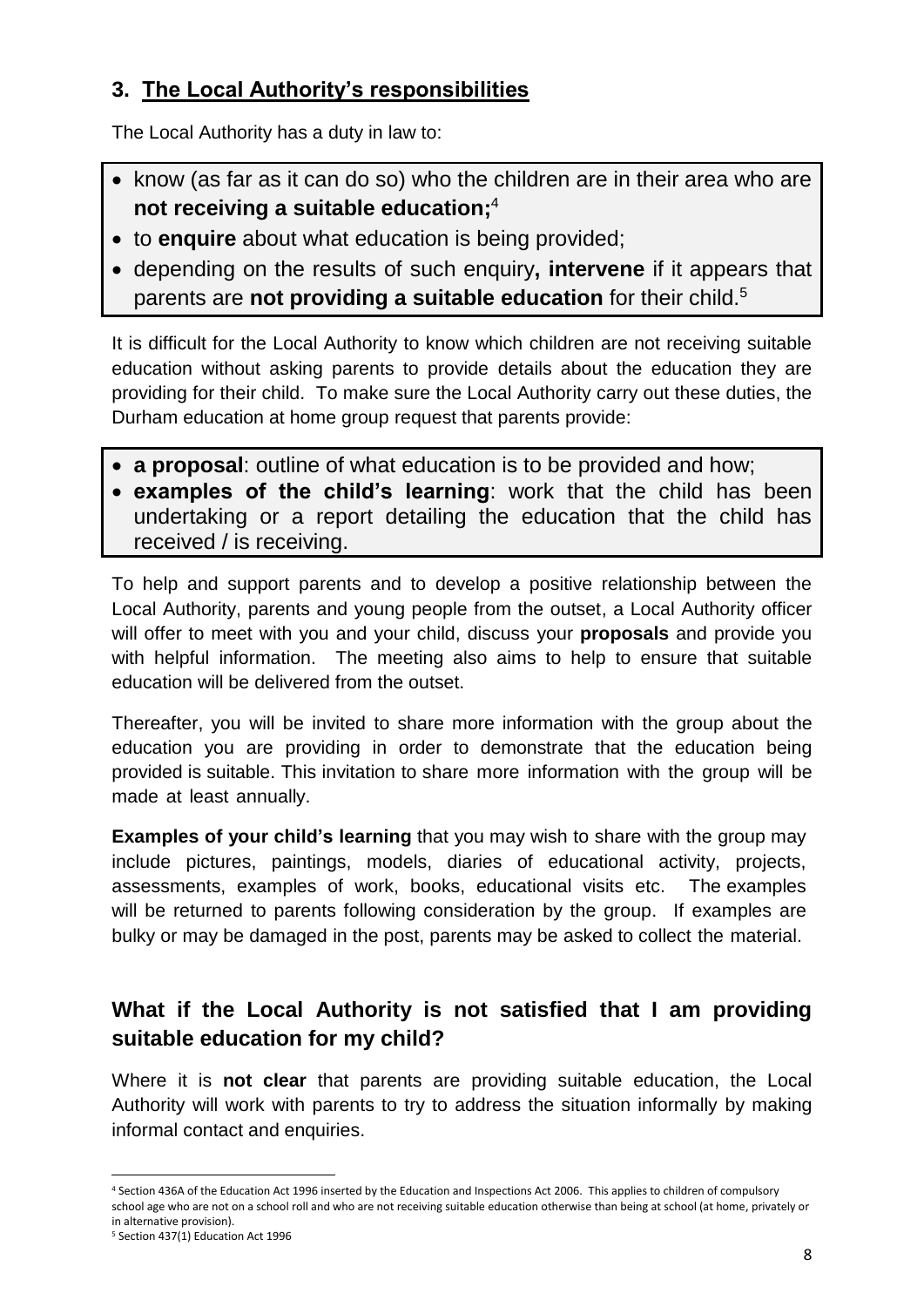Case law<sup>6</sup> states that it would be **sensible for parents to provide the information requested by the Local Authority**, otherwise the Local Authority may conclude that it appears parents are not providing a suitable education for their child and then they have a duty to intervene. Refusal to provide any information at all would therefore trigger this duty to intervene.

Where informal efforts have not brought about a satisfactory resolution and it appears the child is not receiving suitable education, the Local Authority will serve a notice on the parent requiring them to satisfy the Local Authority of suitable education.

Following the issuing of a notice they may then serve a school attendance order naming a school where the parent must register their child. Non-compliance with an order is a criminal offence and may be dealt with via an application for an Education supervision Order to the family court, via prosecution or both.

### **Safeguarding**

Local Authority duties in relation to safeguarding are the same for all children, however they are educated.

If the Local Authority is not satisfied that a child is receiving adequate, safe or appropriate / suitable education at home, and where this likely to impair the child's intellectual, emotional, social or behavioural development statutory powers may well be required to address situation.

<sup>1</sup> <sup>6</sup> Donaldson v Brown (1980)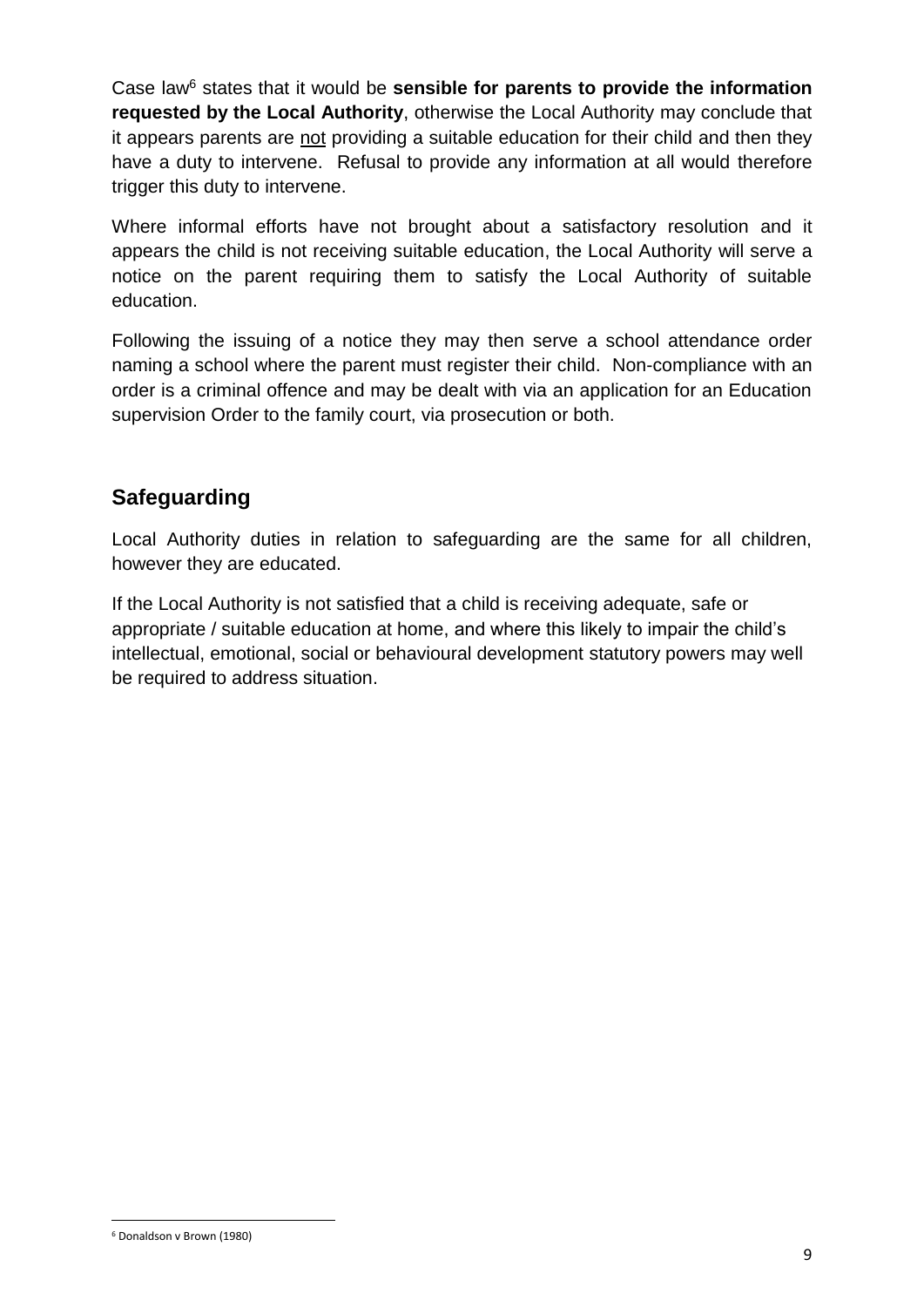#### **4. Information, advice and support**

A parent can receive **help, advice and guidance** about home education by contacting the Local Authority using the email address:

ElectiveHomeEducation@durham.gov.uk

Once the Local Authority has been notified of the parent's decision to home educate, a Local Authority officer will offer to meet with you and your child, discuss proposals and provide you with helpful information.

#### **Tailored and specialist advice and support:**

Durham's education at home group includes **specialist officers** who are able to provide families with tailored information to meet your child's needs.

If a child has a Statement of Special Educational Needs or an Education Health and Care Plan, advice is available from specialist officers will be available to discuss the special educational needs of your child, any provision required to meet those needs and a parent's plans to home educate.

If your child is in their final years of compulsory school education when you elect to home educate, the officer who meets with you initially is likely to be a specialist from the Authority's improving progressions team who can provide information advice and guidance on transition to further education, employment and training helping you map your home education proposal against your child's future plans and aspirations. The officers also have excellent links with local colleges should parents be considering approaching a local 14-16 college about their offer to 14-16 year old children who are electively home educated. The offer can vary from college to college.

The Local Authority's education development service has subject specialists who are able to offer guidance about specific subject areas. Specialist advice on educational establishments who may be able to host external candidates is also available as well as information on examination awarding bodies.

Specialist officers from the Local Authority's equalities team and Gypsy, Roma Traveller education service are also part of the education at home group as well as members of the school health service and officers from children's services and can offer information and guidance to families. Support is tailored to individual need.

The Local Authority therefore provides a wealth of information, advice, guidance and support via our specialist officers and this has been informed and shaped by discussions with parents, children and young people about the type of advice, information and support that is helpful. However, should you be dissatisfied with the service provided, complaint can be raised via Children's services complaints - 03000 265762 or 07387 252448, email [CYPSCompaints@durham.gov.uk](mailto:CYPSCompaints@durham.gov.uk)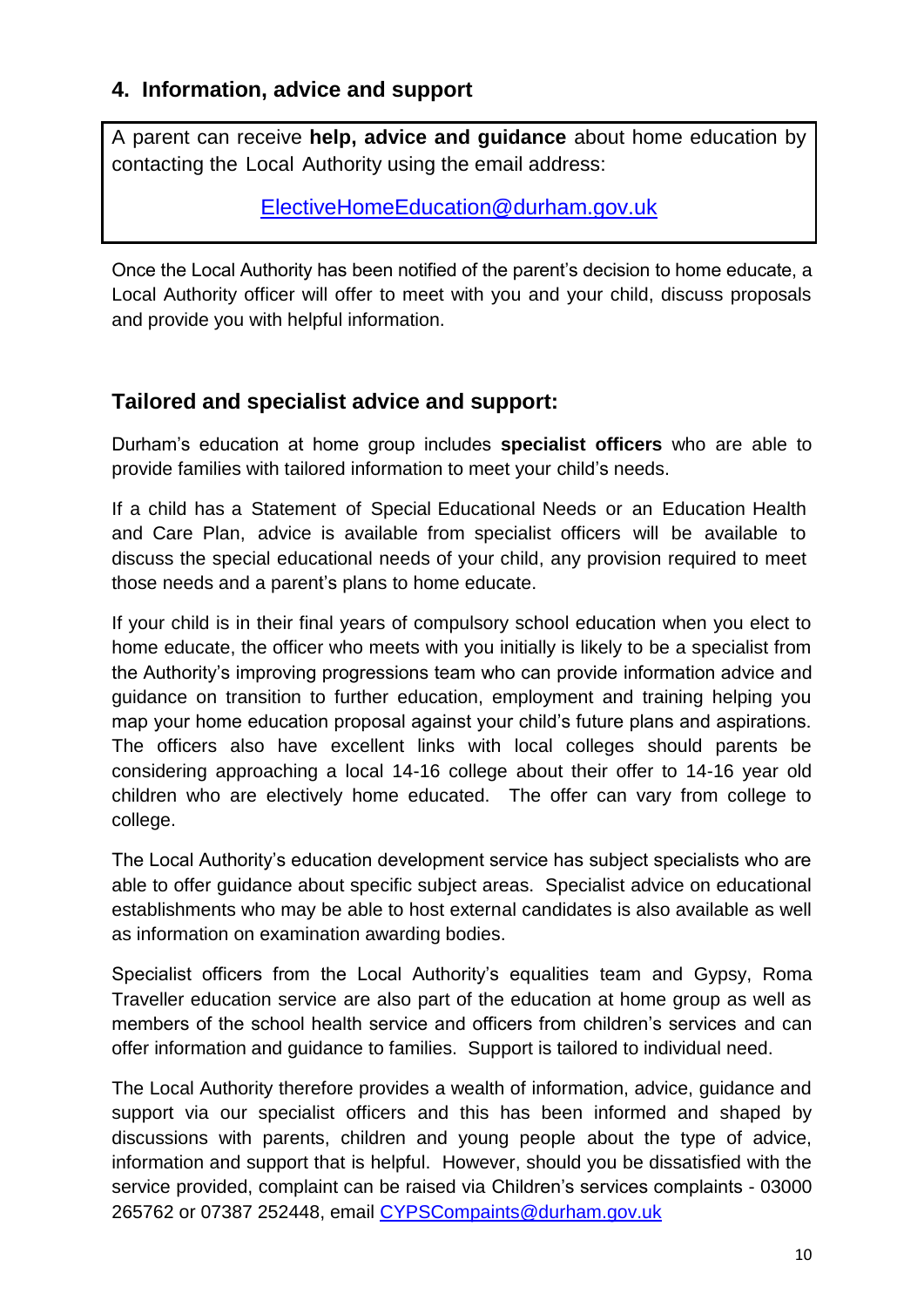#### **Special Educational Needs / Disability**

Further information families on elective home education where your child has a special educational need/ disability is available on Durham's SEND Local Offer -Families Information Service website:

<http://www.countydurhamfamilies.info/kb5/durham/fsd/localoffer.page>

A guide for parents / carers of children and young people with SEND who are educated at home can also be found on Durham County Council's website:

<https://www.durham.gov.uk/article/2338/Educating-your-child-at-home>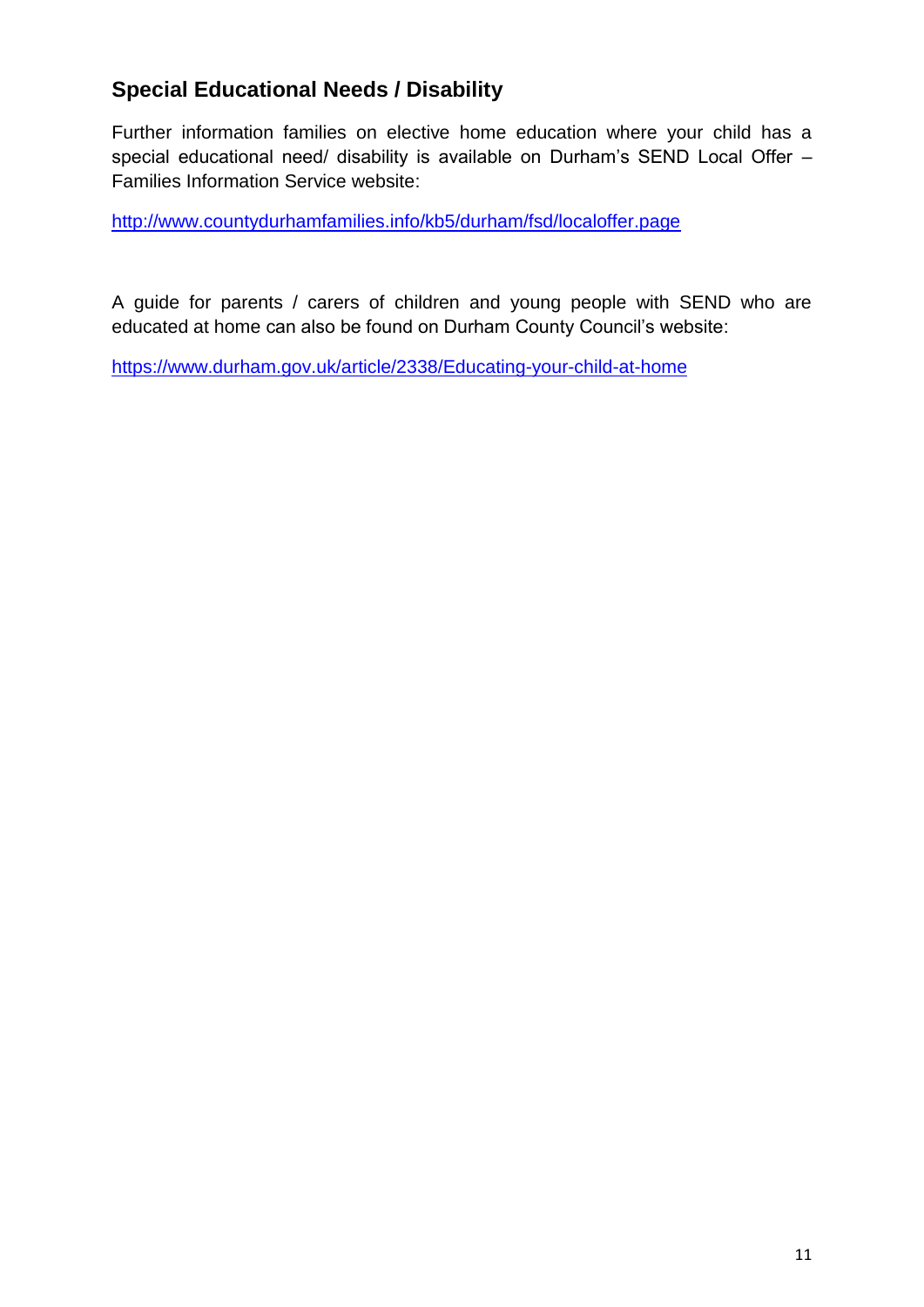### **5. Durham Learning Resources**

Durham Learning Resources loan age appropriate books and artefacts to support curriculum topics and reading development and comprehension. Parents and children / young people can choose their own items, or staff can make selections for you according to your criteria.

#### What you can **borrow:**

- 30 items for £60 **or**
- 15 items for £35.

There is a loan period of up to one year and resources can be collected from our library at Sevenhills, Unit 1 Greenhills Business Park, Enterprise Way, Spennymoor, Co. Durham, DL16 6JB.

#### What you can **buy**:

Durham Learning Resources also sell a selection of age appropriate **reading and topic activity packs**. These packs contain fantastic books to support reading and learn about a topic, an array of activities linked to the books to encourage reading and embed the learning, plus fantastic free gifts, and will arrive through the letterbox addressed directly to your child.

#### **Packs include:**

- A popular age appropriate fiction book to support reading development and encourage a love of reading,
- A topic book on a national curriculum topic to help your child learn about the world around them.
- Fun activity sheets based upon the books to encourage reading and support reading comprehension, as well as developing topic knowledge.
- Free gifts including stationery and toys as a reward for all the hard work!

Please contact Durham Learning Resources at [dlr@durham.gov.uk](mailto:dlr@durham.gov.uk)

tel. 03000 263 781 for more details.